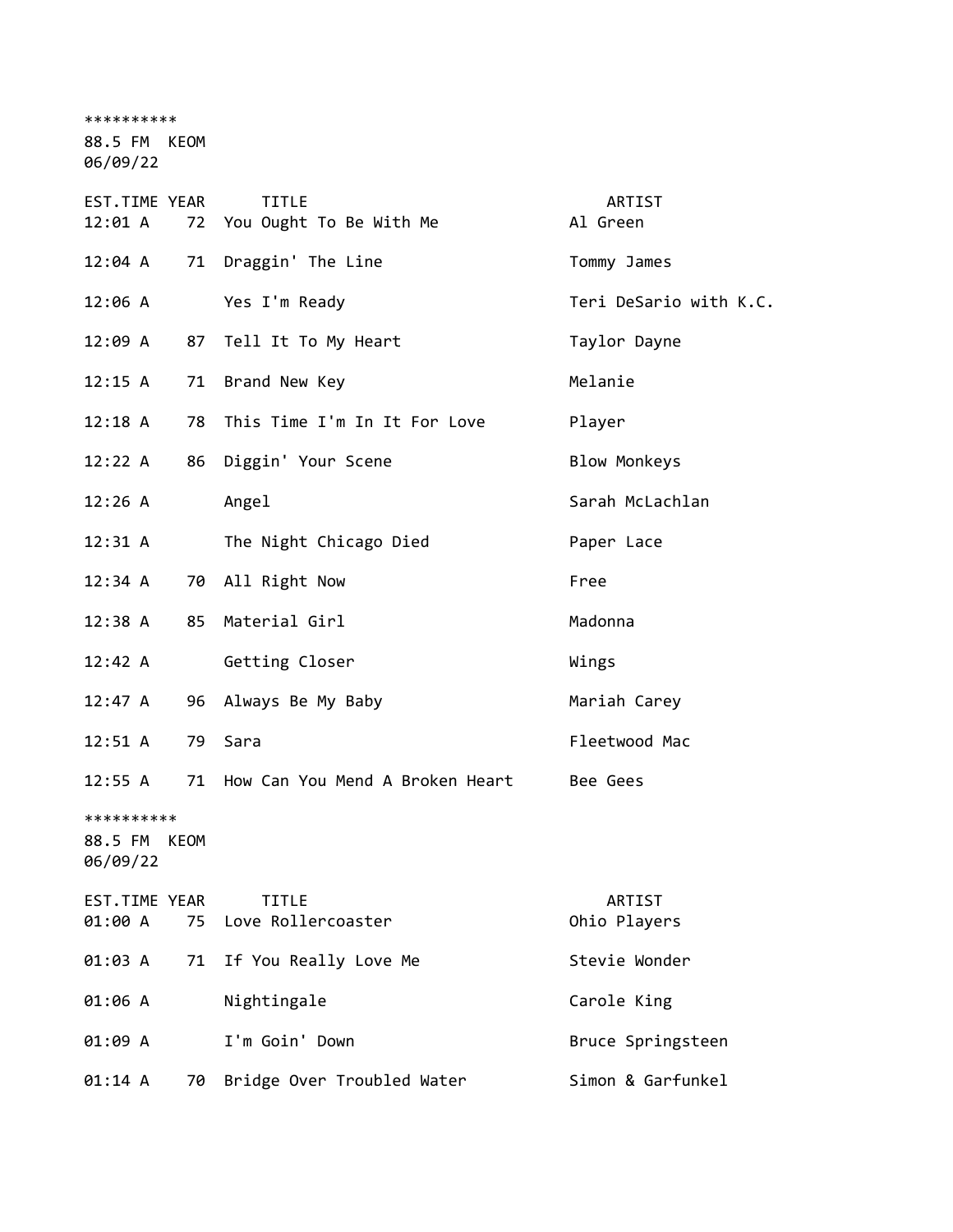| 01:19 A                                |    | 79 The Logical Song                                | Supertramp        |
|----------------------------------------|----|----------------------------------------------------|-------------------|
| 01:23 A                                |    | The Break Up Song (They Don't Write Greg Kihn Band |                   |
| 01:26 A                                |    | 90 Groove Is In The House                          | Deee-Lite         |
| 01:29A                                 |    | 73 Last Song                                       | Edward Bear       |
| 01:32 A                                |    | 70 Love Grows (Where My Rosemary Goes)             | Edison Lighthouse |
| 01:35 A                                | 85 | We Don't Need Another Hero (Theme F                | Tina Turner       |
| 01:39 A                                |    | 72 Small Beginnings                                | Flash             |
| $01:44 \; A$                           | 91 | I Adore Mi Amore                                   | Color Me Badd     |
| 01:49 A                                |    | 74 Just Don't Want To Be Lonely                    | Main Ingredient   |
| 01:52 A                                |    | 75 All By Myself                                   | Eric Carmen       |
| 01:58 A                                |    | Love On A Two-Way Street                           | Moments           |
| **********<br>88.5 FM KEOM<br>06/09/22 |    |                                                    |                   |
|                                        |    |                                                    |                   |
| EST.TIME YEAR<br>02:01 A               |    | <b>TITLE</b><br>76 Take It To The Limit            | ARTIST<br>Eagles  |
| 02:06 A                                |    | 74 Rock The Boat                                   | Hues Corporation  |
| 02:09 A                                |    | 81 Why Do Fools Fall In Love                       | Diana Ross        |
| 02:12 A                                |    | 74 Piano Man                                       | Billy Joel        |
| 02:22 A                                | 77 | Nobody Does It Better                              | Carly Simon       |
| 02:25 A                                | 79 | Promises                                           | Eric Clapton      |
| 02:28 A                                | 77 | Southern Nights                                    | Glen Campbell     |
| 02:31 A                                | 77 | Feels Like The First Time                          | Foreigner         |
| 02:35 A                                |    | Girl I'm Gonna Miss You                            | Milli Vanilli     |
| 02:39 A                                | 73 | Let Me Serenade You                                | Three Dog Night   |
| 02:43 A                                |    | From A Distance                                    | Bette Midler      |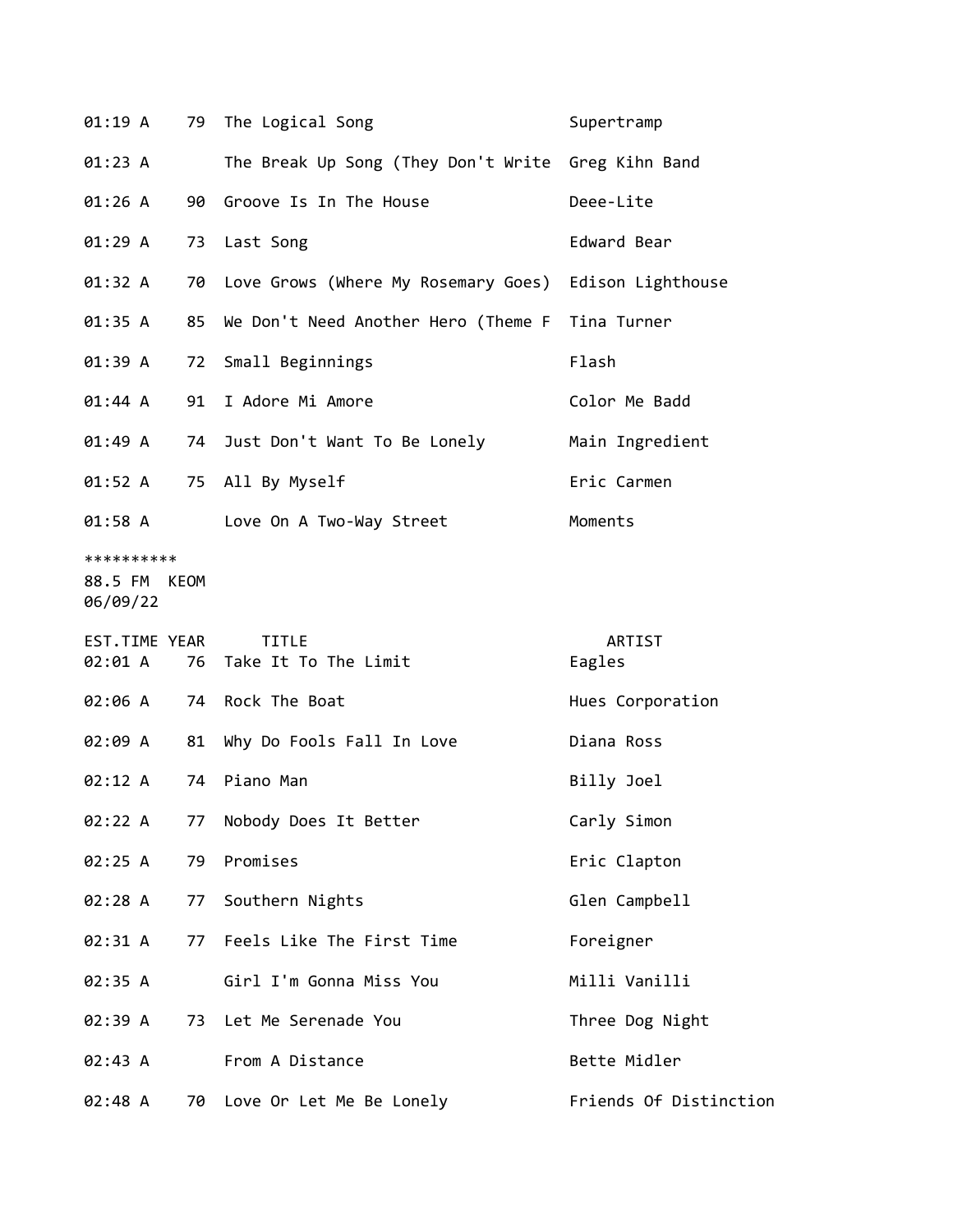02:51 A 75 Before The Next Teardrop Falls Freddy Fender 02:53 A 77 Whatcha Gonna Do Pablo Cruise 02:58 A 74 Please Mr. Postman Carpenters \*\*\*\*\*\*\*\*\*\* 88.5 FM KEOM 06/09/22 EST.TIME YEAR TITLE ARTIST 03:01 A 78 Got To Get You Into My Life Farth, Wind & Fire 03:04 A 75 (Hey Won't You Play) Another Somebo B.J. Thomas 03:08 A Hot, Hot, Hot Buster Poindexter 03:11 A We Can't Go Wrong Cover Girls 03:17 A 91 It Ain't Over 'Til It's Over Lenny Kravitz 03:21 A 74 Lady Styx 03:24 A 84 Magic Cars 03:28 A 79 Please Don't Go **KC & The Sunshine Band** 03:31 A 92 I Can't Dance Genesis 03:35 A 84 Stuck On You Lionel Richie 03:38 A 70 Closer To Home-I'm Your Captain Grand Funk Railroad 03:45 A 90 Love Will Never Do Without You Janet Jackson 03:50 A 72 Clean Up Woman Betty Wright 03:53 A 72 Song Sung Blue Neil Diamond 03:56 A 77 Gone Too Far **England Dan & John Ford Coley** \*\*\*\*\*\*\*\*\*\* 88.5 FM KEOM 06/09/22 EST.TIME YEAR TITLE THE REST.TIME YEAR 04:00 A 83 Karma Chameleon Culture Club 04:04 A 79 I Want Your Love Chic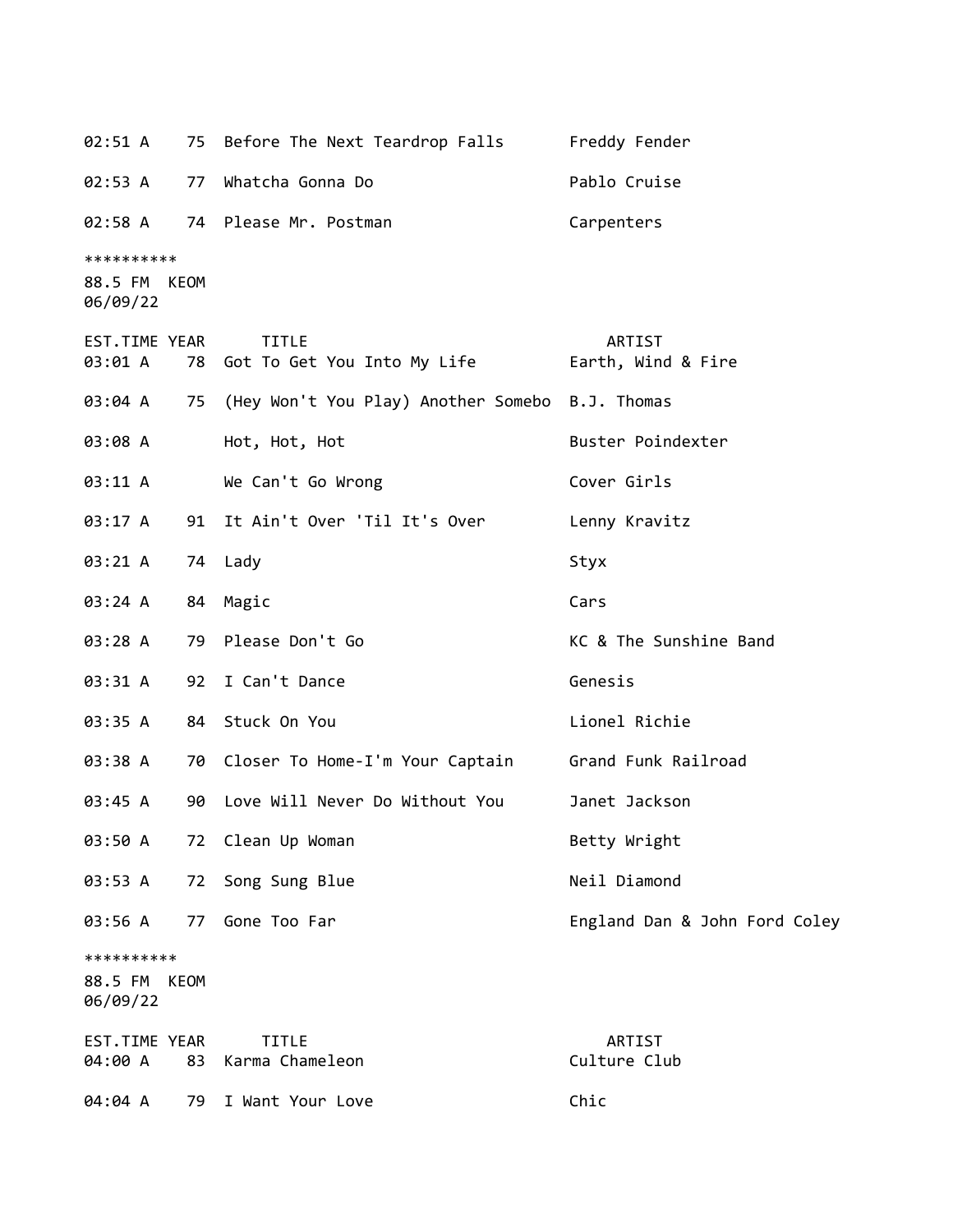| 04:07 A                                |    | 77 I Just Want To Be Your Everything                    | Andy Gibb                        |
|----------------------------------------|----|---------------------------------------------------------|----------------------------------|
| 04:10 A                                |    | 89 Orinoco Flow (Sail Away)                             | Enya                             |
| 04:16 A                                |    | 82 Hungry Like The Wolf                                 | Duran Duran                      |
| 04:20 A                                | 98 | Ray Of Light                                            | Madonna                          |
| 04:24 A                                |    | 74 Nothing From Nothing                                 | Billy Preston                    |
| 04:26 A                                |    | Ffun                                                    | Con Funk Shun                    |
| 04:29 A                                |    | 72 A Horse With No Name                                 | America                          |
| 04:33 A                                |    | 72 Mother And Child Reunion                             | Paul Simon                       |
| 04:36 A                                |    | 83 Let's Dance                                          | David Bowie                      |
| 04:40 A                                |    | Back To Life                                            | Soul II Soul                     |
| 04:45 A                                |    | Am I The Same Girl                                      | Swing Out Sister                 |
| 04:49 A                                |    | 79 Take The Long Way Home                               | Supertramp                       |
| 04:53 A                                |    | 76 Kiss And Say Goodbye                                 | Manhattans                       |
| 04:56 A                                |    | 70 Mr. Bojangles                                        | Nitty Gritty Dirt Band           |
| **********<br>88.5 FM KEOM<br>06/09/22 |    |                                                         |                                  |
| EST.TIME YEAR<br>05:01 A               | 72 | <b>TITLE</b><br>Saturday In The Park                    | <b>ARTIST</b><br>Chicago         |
| 05:05 A                                |    | Steppin' Out (Gonna Boogie Tonight) Tony Orlando & Dawn |                                  |
| 05:07 A                                | 77 | Car Wash                                                | Rose Royce                       |
| 05:10 A                                |    | I Melt With You                                         | Modern English                   |
| 05:16 A                                |    | It's All Coming Back To Me Now                          | Celine Dion                      |
| 05:22 A                                |    | 74 One Man Woman-One Woman Man                          | Paul Anka [+] Odia Coates        |
| 05:25 A                                |    | Beds Are Burning                                        | Midnight Oil                     |
| 05:29 A                                |    | 76 You Don't Have To Be A Star                          | Marilyn McCoo & Billy Davis, Jr. |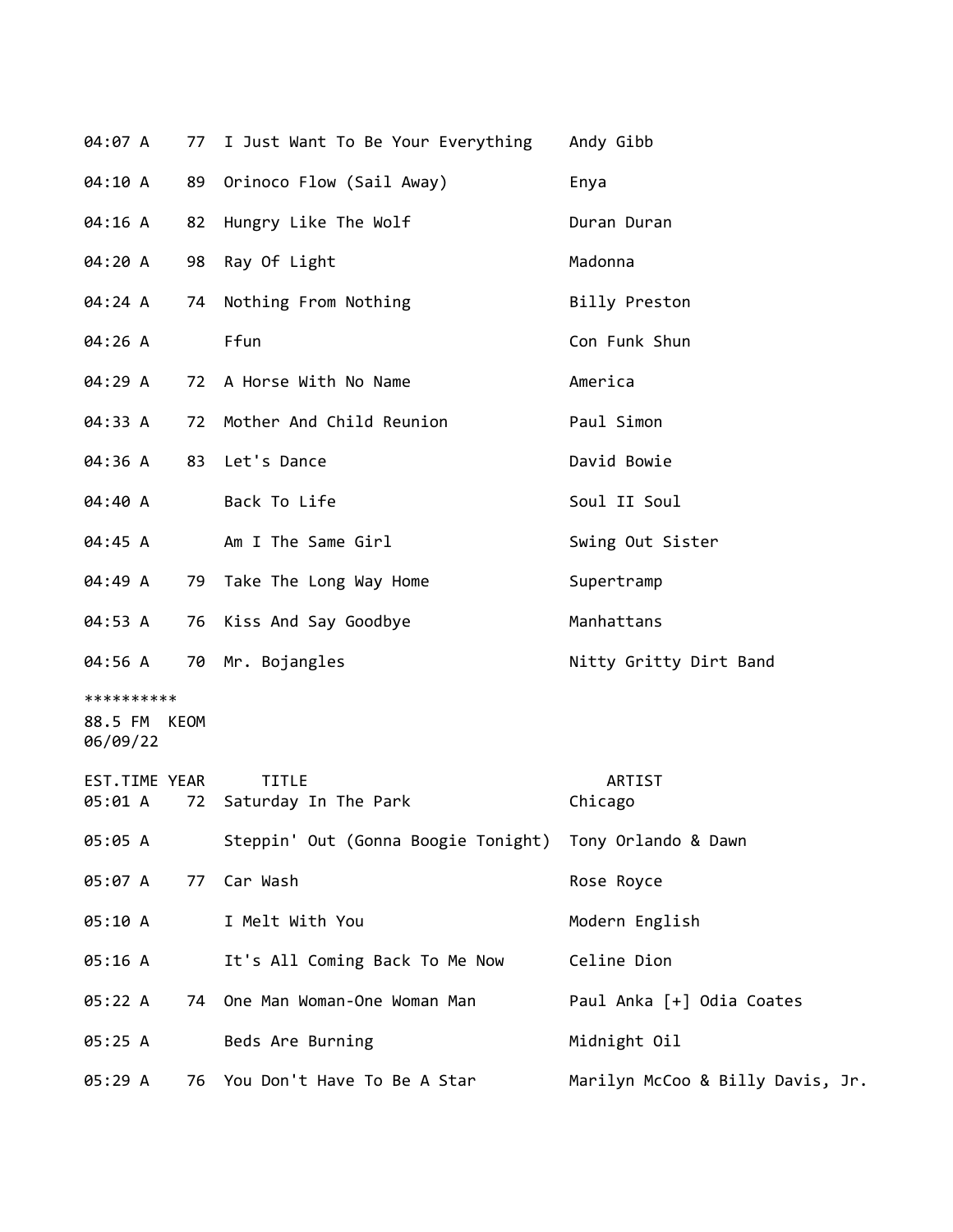| 05:33 A                                |      | Rhythm Is A Dancer                                 | Snap!                          |
|----------------------------------------|------|----------------------------------------------------|--------------------------------|
| 05:36 A                                | 80   | Little Jeanie                                      | Elton John                     |
| 05:40 A                                | 72   | The Guitar Man                                     | <b>Bread</b>                   |
| 05:46 A                                | 95   | Exhale (Shoop Shoop)                               | Whitney Houston                |
| 05:49 A                                | 73   | Diamond Girl                                       | Seals & Crofts                 |
| 05:53 A                                | 77   | Couldn't Get It Right                              | Climax Blues Band              |
| 05:56 A                                |      | 73 Tell Her She's Lovely                           | El Chicano                     |
| **********<br>88.5 FM KEOM<br>06/09/22 |      |                                                    |                                |
| EST.TIME YEAR<br>06:00 A               | 79   | <b>TITLE</b><br>Working My Way Back To You-Forgive | ARTIST<br>Spinners             |
| 06:04 A                                | 76   | Lowdown                                            | Boz Scaggs                     |
| 06:08 A                                | 75   | Fallin' In Love                                    | Hamilton, Joe Frank & Reynolds |
| 06:18 A                                | 72   | Ben                                                | Michael Jackson                |
| 06:21 A                                | 73   | Call Me (Come Back Home)                           | Al Green                       |
| 06:24 A                                |      | When You Close Your Eyes                           | Night Ranger                   |
| 06:29 A                                | 72   | You're So Vain                                     | Carly Simon                    |
| 06:33 A                                | 72   | Doctor My Eyes                                     | Jackson Browne                 |
| 06:37 A                                | 81   | Harden My Heart                                    | Quarterflash                   |
| 06:41 A                                | 77   | She Did It                                         | Eric Carmen                    |
| 06:48 A                                | 96   | Un-Break My Heart                                  | Toni Braxton                   |
| 06:52 A                                | 79   | Tusk                                               | Fleetwood Mac                  |
| 06:56 A                                | 98   | This Kiss                                          | Faith Hill                     |
| **********<br>88.5 FM<br>06/09/22      | KEOM |                                                    |                                |
| EST.TIME YEAR                          |      | TITLE                                              | ARTIST                         |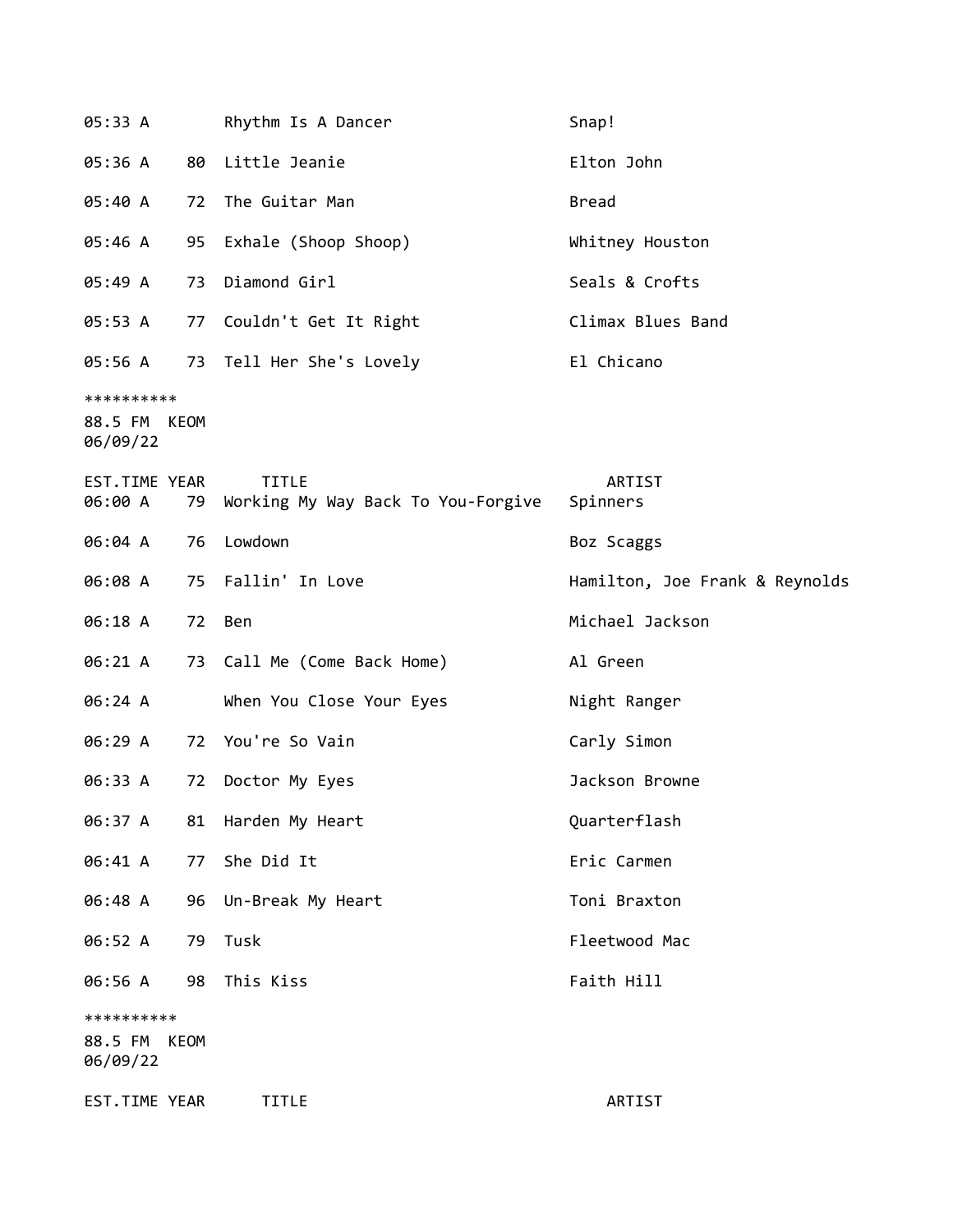| 07:01 A                                |    | 71 I Feel The Earth Move            | Carole King                   |
|----------------------------------------|----|-------------------------------------|-------------------------------|
| 07:04 A                                |    | 75 Sky High                         | Jigsaw                        |
| 07:07 A                                |    | 83 She Works Hard For The Money     | Donna Summer                  |
| 07:11 A                                |    | 70 I Just Can't Help Believing      | B.J. Thomas                   |
| 07:19A                                 |    | 72 If You Don't Know Me By Now      | Harold Melvin & The Bluenotes |
| 07:22 A                                |    | Lullaby                             | Shawn Mullins                 |
| 07:26A                                 |    | 76 Got To Get You Into My Life      | Beatles                       |
| 07:31 A                                | 79 | What A Fool Believes                | Doobie Brothers               |
| 07:34 A                                |    | 79 He's The Greatest Dancer         | Sister Sledge                 |
| 07:38 A                                |    | 80 Magic                            | Olivia Newton-John            |
| 07:45 A                                | 72 | Oh Girl                             | Chi-Lites                     |
| 07:48A                                 |    | 87 Back In The High Life Again      | Steve Winwood                 |
| 07:52 A                                |    | 70 Your Song                        | Elton John                    |
| **********<br>88.5 FM KEOM<br>06/09/22 |    |                                     |                               |
| EST.TIME YEAR<br>08:00 A               |    | <b>TITLE</b><br>Simply Irresistible | ARTIST<br>Robert Palmer       |
| 08:04 A                                | 79 | The Second Time Around              | Shalamar                      |
| 08:09 A                                |    | 79 Heart Of Glass                   | Blondie                       |
| 08:12 A                                | 82 | Look Of Love (Part 1)               | ABC                           |
| 08:18 A                                | 88 | Two Hearts                          | Phil Collins                  |
| 08:21 A                                | 90 | Everybody, Everybody                | <b>Black Box</b>              |
| 08:27 A                                | 76 | Dream Weaver                        | Gary Wright                   |
| 08:32 A                                | 79 | Tragedy                             | Bee Gees                      |
| 08:37 A                                | 73 | Stuck In The Middle With You        | Stealers Wheel                |
| 08:41 A                                |    | 85 You're The Inspiration           | Chicago                       |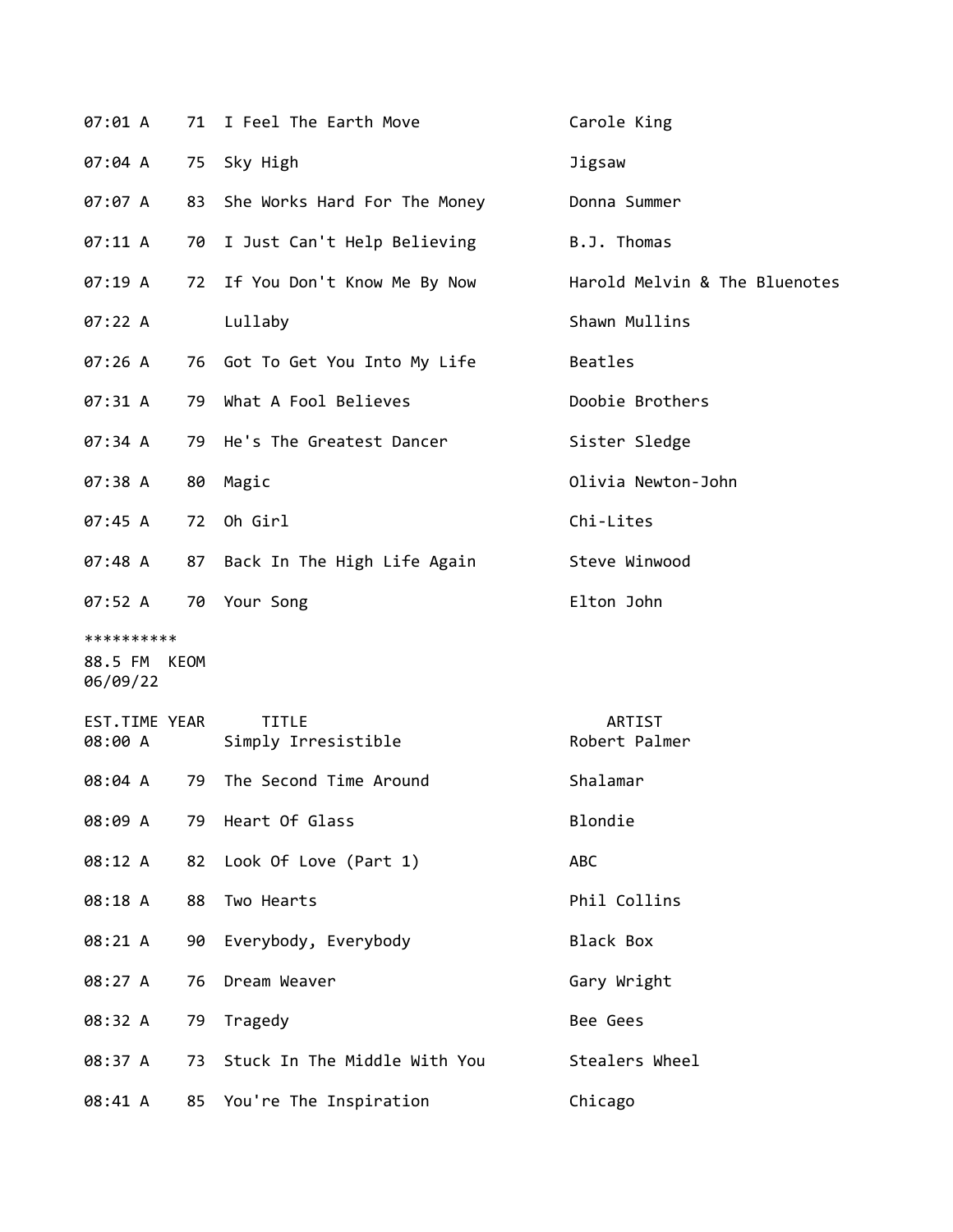08:47 A 90 Come Back To Me Janet Jackson 08:51 A 70 Express Yourself Charles Wright & The Watts 103 Street Rhythm Band 08:55 A Theme From S.W.A.T. Rhythm Heritage \*\*\*\*\*\*\*\*\*\* 88.5 FM KEOM 06/09/22 EST.TIME YEAR TITLE ARTIST 09:00 A 72 Crocodile Rock **Elton John** 09:03 A 76 Sing A Song The Control of Earth, Wind & Fire 09:07 A 74 Rock Your Baby Contract George McCrae 09:11 A All This Time Tiffany 09:17 A 72 I'll Be Around Spinners 09:20 A 77 Just A Song Before I Go Crosby, Stills & Nash 09:23 A 84 If She Knew What She Wants Bangles 09:27 A 99 That's The Way It Is Celine Dion 09:32 A 79 The Main Event Barbra Streisand 09:37 A 71 Got To Be There Michael Jackson 09:41 A 80 Sailing Christopher Cross 09:48 A Crush Jennifer Paige 09:51 A 76 Nights Are Forever Without You England Dan & John Ford Coley 09:54 A 79 Morning Dance Spyro Gyra \*\*\*\*\*\*\*\*\*\* 88.5 FM KEOM 06/09/22 EST.TIME YEAR TITLE ARTIST 10:00 A 77 My Life Billy Joel Billy Joel 10:03 A 74 Rikki Don't Lose That Number Steely Dan 10:07 A 72 Let's Stay Together Al Green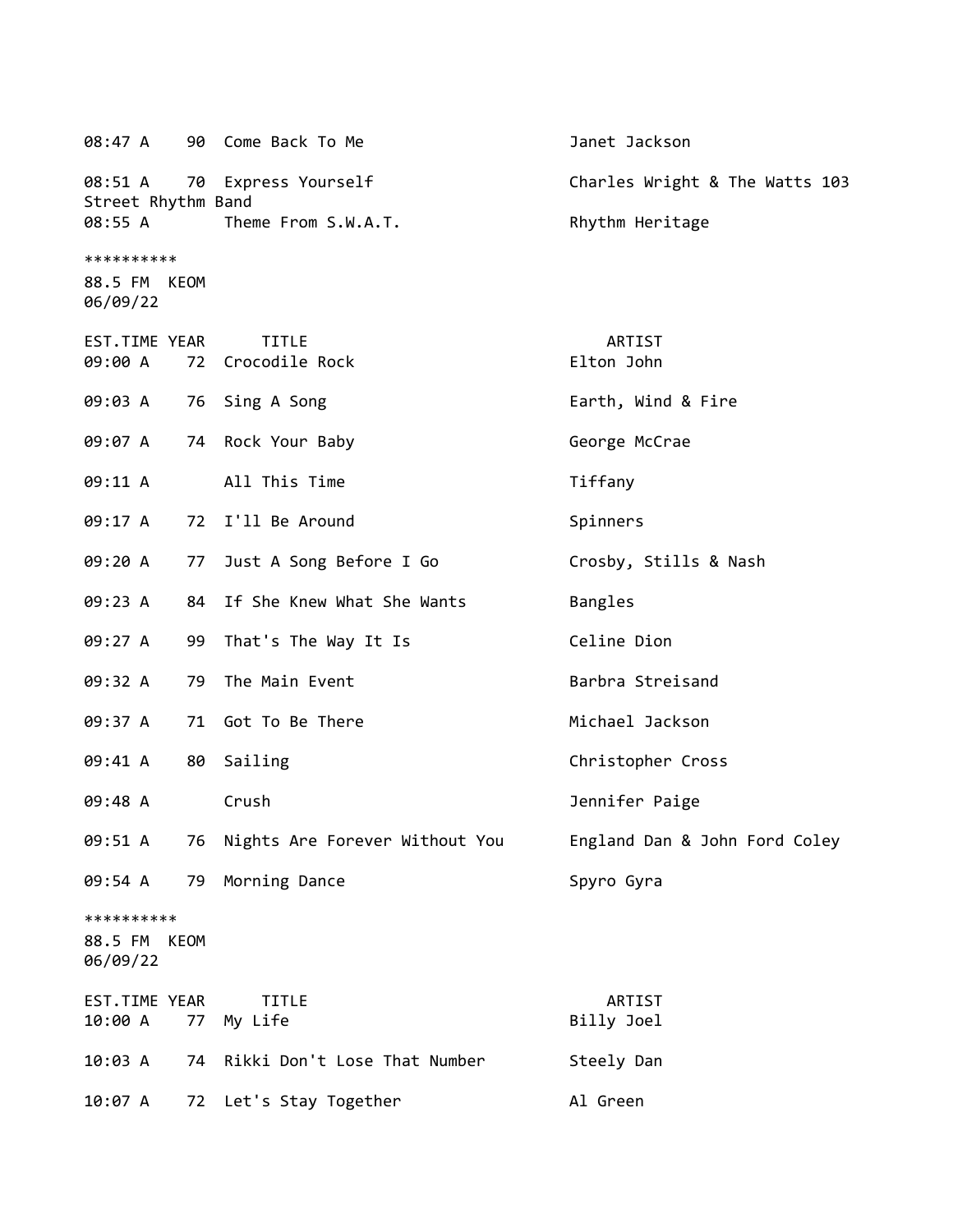| 10:11 A                           |      | Ah! Leah!                                          | Donnie Iris                   |
|-----------------------------------|------|----------------------------------------------------|-------------------------------|
| 10:22 A                           |      | The Boy Is Mine                                    | Brandy with Monica            |
| 10:25 A                           |      | Only Love Is Real                                  | Carole King                   |
| 10:30 A                           |      | 70 Ain't No Mountain High Enough (Shor Diana Ross  |                               |
| 10:33A                            |      | 94 Don't Turn Around                               | Ace Of Base                   |
| 10:36 A                           |      | 86 The Way It Is                                   | Bruce Hornsby & The Range     |
| 10:41 A                           | 77   | Maybe I'm Amazed                                   | Paul McCartney [+] Wings      |
| 10:49A                            |      | 92 Tears In Heaven                                 | Eric Clapton                  |
| 10:53 A                           |      | 74 If You Love Me (Let Me Know)                    | Olivia Newton-John            |
| 10:56 A                           |      | 72 Everybody Plays The Fool                        | Main Ingredient               |
| **********<br>88.5 FM<br>06/09/22 | KEOM |                                                    |                               |
| EST.TIME YEAR<br>11:01 A          | 72   | <b>TITLE</b><br>Long Cool Woman (In A Black Dress) | ARTIST<br>Hollies             |
| $11:04$ A                         |      | 74 Beach Baby                                      | First Class                   |
| 11:08A                            | 78   | If I Can't Have You                                | Yvonne Elliman                |
| 11:11 A                           |      | Head Over Heals                                    | Go Go's                       |
| $11:17$ A                         |      | I Don't Wanna Cry                                  | Mariah Carey                  |
| 11:21 A                           | 70   | No Matter What                                     | Badfinger                     |
| 11:25 A                           |      | The Waiting                                        | Tom Petty & The Heartbreakers |
| 11:29A                            |      | 9 To 5                                             | Dolly Parton                  |
| 11:33 A                           | 77   | Don't Stop                                         | Fleetwood Mac                 |
| 11:36 A                           | 95   | Only Wanna Be With You                             | Hootie & The Blowfish         |
| 11:41 A                           |      | Typical Male                                       | Tina Turner                   |
| 11:47 A                           | 90   | Love Will Lead You Back                            | Taylor Dayne                  |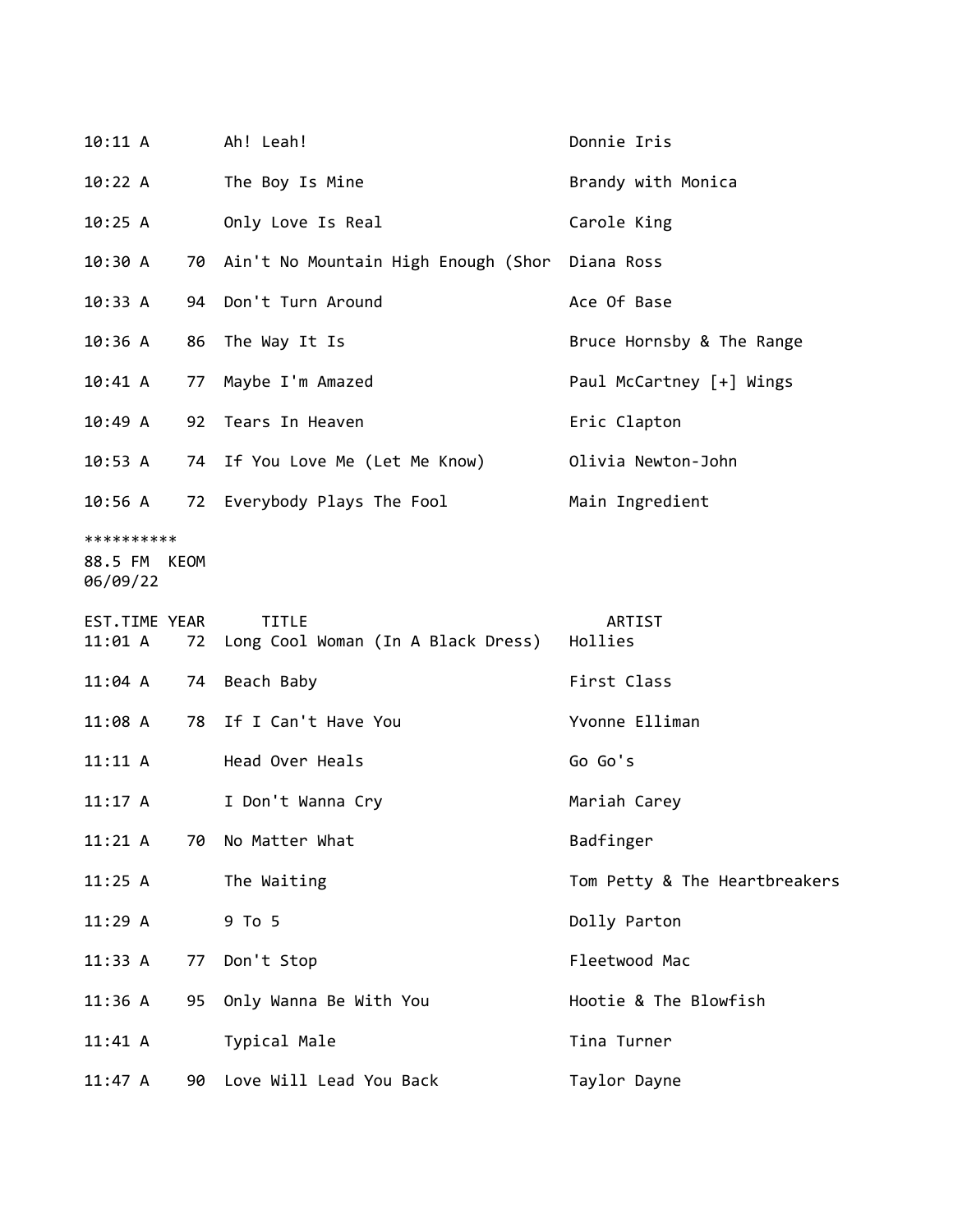| 11:52 A                                |    | 73 Love Train                          | O'Jays                 |
|----------------------------------------|----|----------------------------------------|------------------------|
| 11:55 A                                | 72 | Motorcycle Mama                        | Sailcat                |
| **********<br>88.5 FM KEOM<br>06/09/22 |    |                                        |                        |
| EST.TIME YEAR<br>12:00 P               |    | <b>TITLE</b><br>MacArthur Park         | ARTIST<br>Donna Summer |
| 12:04 P                                |    | 78 I Love The Nightlife (Disco 'Round) | Alicia Bridges         |
| 12:07 P                                | 70 | Thank You                              | Sly & The Family Stone |
| 12:12 P                                |    | Blue Jean                              | David Bowie            |
| $12:18$ P                              | 76 | Let Your Love Flow                     | Bellamy Brothers       |
| 12:21 P                                | 78 | September                              | Earth, Wind & Fire     |
| $12:25$ P                              | 80 | Pilot Of The Airwaves                  | Charlie Dore           |
| 12:28 P                                |    | Streets Of Philadelphia                | Bruce Springsteen      |
| $12:34$ P                              | 71 | Never Been To Spain                    | Three Dog Night        |
| 12:39 P                                | 88 | Never Gonna Give You Up                | Rick Astley            |
| 12:42 P                                | 81 | (There's) No Gettin' Over Me           | Ronnie Milsap          |
| 12:47 P                                | 92 | How Do You Talk To An Angel            | Heights                |
| $12:51$ P                              | 98 | Fly Away                               | Lenny Kravitz          |
| 12:59 P                                |    | 78 Kiss You All Over                   | Exile                  |
| **********<br>88.5 FM KEOM<br>06/09/22 |    |                                        |                        |
| EST.TIME YEAR<br>01:02 P               |    | <b>TITLE</b><br>I Remember Holding You | ARTIST<br>Boys Club    |
| 01:06 P                                |    | 71 Ain't No Sunshine                   | Bill Withers           |
| 01:08 P                                | 90 | Your Baby Never Looked Good In Blue    | Expose'                |
| $01:15$ P                              | 82 | Don't Talk To Strangers                | Rick Springfield       |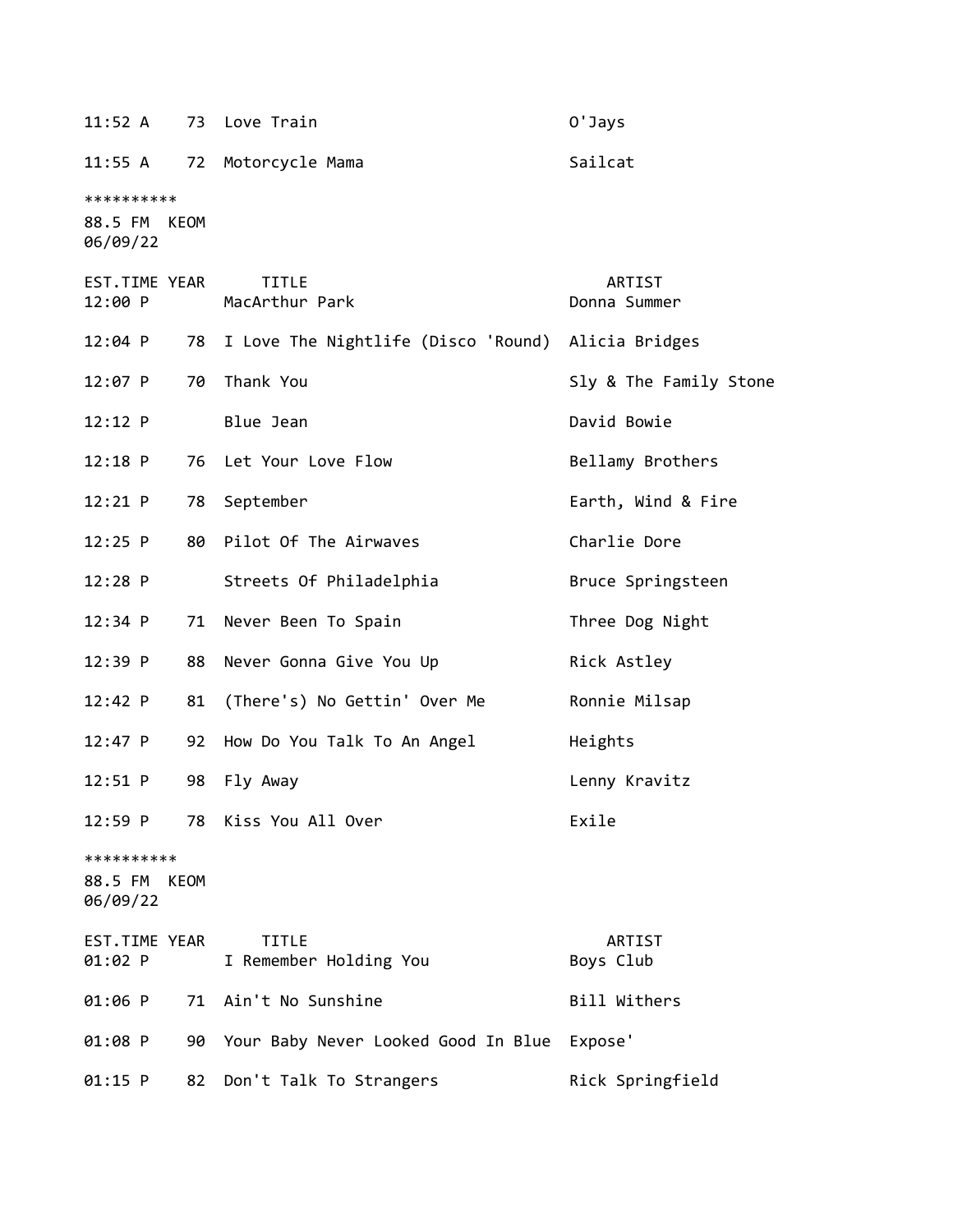| 01:18 P                                |    | 70 Evil Ways                                            | Santana                |
|----------------------------------------|----|---------------------------------------------------------|------------------------|
| 01:21 P                                | 73 | Delta Dawn                                              | Helen Reddy            |
| 01:24 P                                |    | 83 Rio                                                  | Duran Duran            |
| 01:30 P                                |    | Foolish Beat                                            | Debbie Gibson          |
| 01:34 P                                |    | 76 Year Of The Cat                                      | Al Stewart             |
| 01:39 P                                |    | Go The Distance                                         | Michael Bolton         |
| 01:47 P                                |    | 72 Me And Mrs. Jones                                    | Billy Paul             |
| $01:51$ P                              |    | Respect Yourself                                        | Bruce Willis           |
| 01:55 P                                |    | Another Saturday Night                                  | Cat Stevens            |
| 01:59 P                                |    | Tie A Yellow Ribbon Round The Ole O Tony Orlando & Dawn |                        |
| **********<br>88.5 FM KEOM<br>06/09/22 |    |                                                         |                        |
| EST.TIME YEAR<br>02:02 P               | 77 | <b>TITLE</b><br>Handy Man                               | ARTIST<br>James Taylor |
| 02:05 P                                |    | 77 Don't Give Up On Us                                  | David Soul             |
| 02:09 P                                |    | De Do Do Do, De Da Da Da                                | Police                 |
| 02:20 P                                | 76 | Love Is Alive                                           | Gary Wright            |
| $02:23$ P                              | 78 | Lay Down Sally                                          | Eric Clapton           |
| 02:27 P                                |    | 73 Give Me Love (Give Me Peace On Eart George Harrison  |                        |
| 02:32 P                                | 75 | Lovin' You                                              | Minnie Riperton        |
| 02:35 P                                | 76 | Tryin' To Get The Feeling Again                         | Barry Manilow          |
| 02:39 P                                | 90 | Vogue                                                   | Madonna                |
| 02:45 P                                | 90 | Vision Of Love                                          | Mariah Carey           |
| 02:48 P                                | 75 | Low Rider                                               | War                    |
| 02:51 P                                |    | 89 If I Could Turn Back Time                            | Cher                   |

\*\*\*\*\*\*\*\*\*\*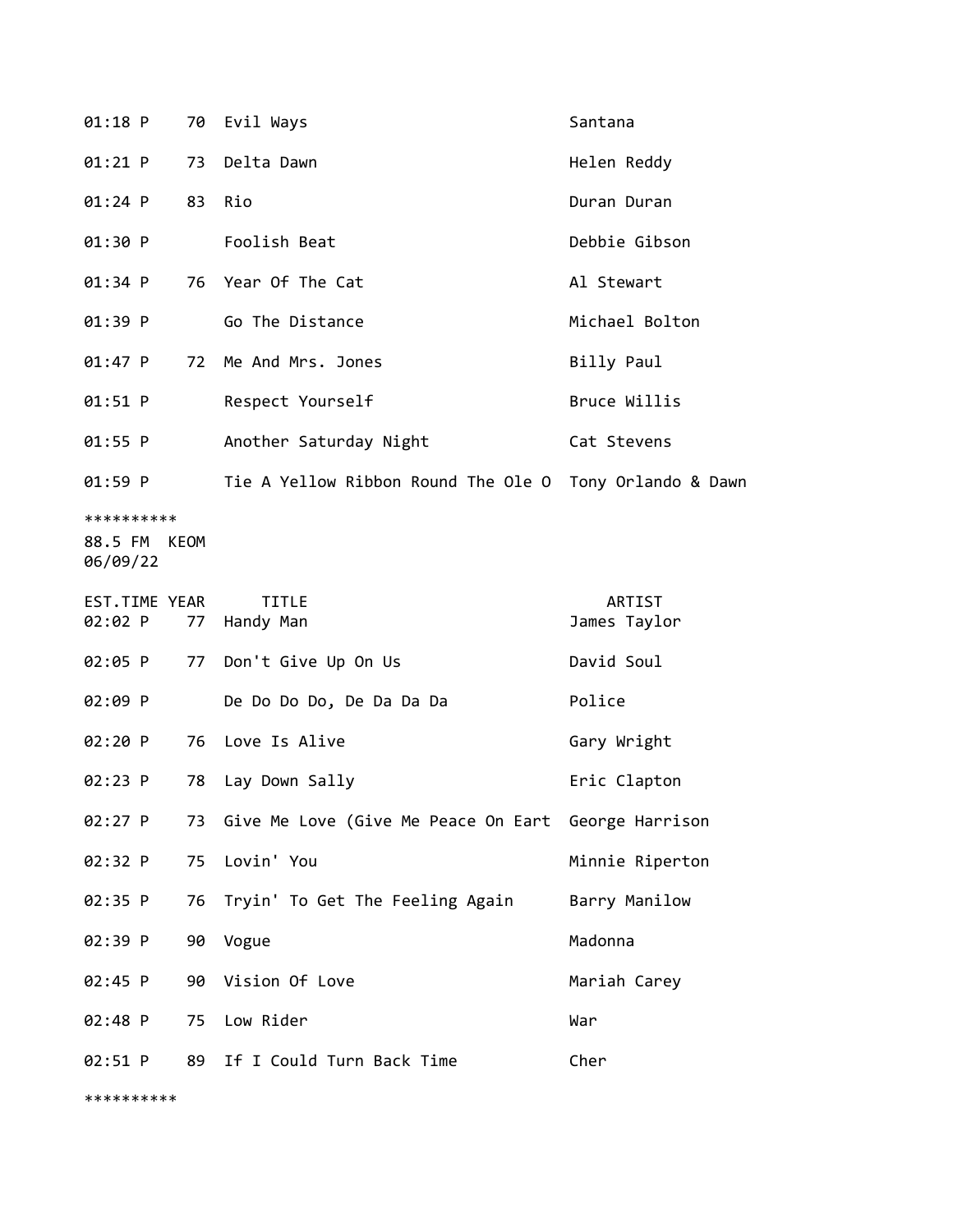88.5 FM KEOM 06/09/22

| EST.TIME YEAR<br>03:00 P               | <b>TITLE</b><br>70 Lookin' Out My Back Door | <b>ARTIST</b><br>Creedence Clearwater Revival |
|----------------------------------------|---------------------------------------------|-----------------------------------------------|
| 03:03 P                                | Love Me For A Reason                        | Osmonds                                       |
| 03:08 P                                | 71 Lonely Days                              | Bee Gees                                      |
| 03:11 P                                | 80 Give Me The Night                        | George Benson                                 |
| 03:17 P                                | Lately                                      | Divine                                        |
| 03:21 P                                | 79 You're Only Lonely                       | J.D. Souther                                  |
| 03:26 P                                | 83 Saved By Zero                            | Fixx                                          |
| 03:32 P                                | Take Me Home, Country Roads                 | John Denver                                   |
| 03:35 P                                | I Don't Wanna Fight                         | Tina Turner                                   |
| 03:40 P                                | 79 Crazy Little Thing Called Love           | Queen                                         |
| 03:42 P<br>76                          | Rhiannon (Will You Ever Win)                | Fleetwood Mac                                 |
| 03:49 P<br>98                          | Believe                                     | Cher                                          |
| 03:54 P                                | 85 Axel F                                   | Harold Faltermeyer                            |
| **********<br>88.5 FM KEOM<br>06/09/22 |                                             |                                               |
| EST.TIME YEAR<br>04:00 P               | <b>TITLE</b><br>Burning Heart               | ARTIST<br>Survivor                            |
| 76<br>04:03 P                          | Shop Around                                 | Captain & Tennille                            |
| 04:08 P                                | 74 Lonely People                            | America                                       |
| 04:10 P                                | I Live For Your Love<br>87                  | Natalie Cole                                  |
| 04:17 P<br>80                          | It's Still Rock And Roll To Me              | Billy Joel                                    |
| 04:20 P<br>92                          | Just Another Day                            | Jon Secada                                    |
| 04:24 P<br>74                          | I'm Not In Love                             | <b>10CC</b>                                   |
| 04:30 P<br>72                          | Rockin' Robin                               | Michael Jackson                               |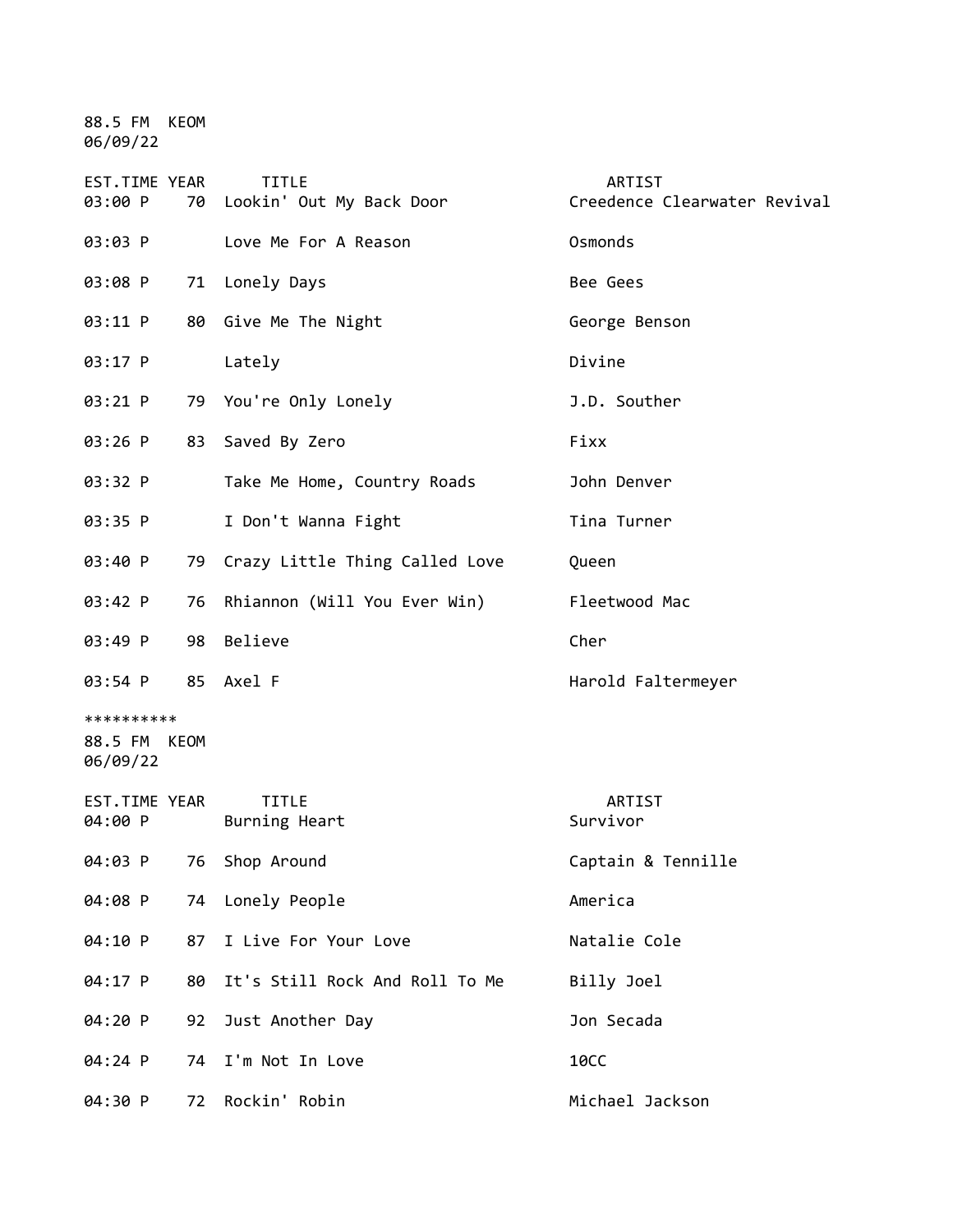| 04:33 P                                | 79 | Mama Can't Buy You Love                        | Elton John                       |
|----------------------------------------|----|------------------------------------------------|----------------------------------|
| 04:37 P                                | 86 | Danger Zone                                    | Kenny Loggins                    |
| 04:41 P                                |    | The Final Countdown                            | Europe                           |
| 04:47 P                                | 99 | I Knew I Loved You                             | Savage Garden                    |
| 04:51 P                                | 83 | Come On Eileen                                 | Dexy's Midnight Runners          |
| **********<br>88.5 FM KEOM<br>06/09/22 |    |                                                |                                  |
| EST.TIME YEAR<br>05:00 P               | 76 | <b>TITLE</b><br>Love Hangover                  | ARTIST<br>Diana Ross             |
| 05:03 P                                |    | 74 Life Is A Rock (But The Radio Rolle Reunion |                                  |
| 05:08 P                                |    | I'm Still In Love With You                     | Al Green                         |
| 05:11 P                                | 80 | One In A Million You                           | Larry Graham                     |
| 05:19 P                                |    | 72 I'll Take You There                         | Staple Singers                   |
| 05:22 P                                | 73 | All I Know                                     | Art Garfunkel                    |
| 05:26 P                                |    | I.G.Y. (What A Beautiful World)                | Donald Fagen                     |
| 05:32 P                                | 78 | Too Much, Too Little, Too Late                 | Johnny Mathis & Deneice Williams |
| 05:35 P                                | 74 | Mockingbird                                    | Carly Simon & James Taylor       |
| 05:40 P                                | 89 | Cold Hearted                                   | Paula Abdul                      |
| 05:43 P                                |    | 71 Ain't No Sunshine                           | Bill Withers                     |
| 05:48 P                                |    | She's All I Ever Had                           | Ricky Martin                     |
| 05:52 P                                | 74 | Hooked On A Feeling                            | <b>Blue Swede</b>                |
| **********<br>88.5 FM KEOM<br>06/09/22 |    |                                                |                                  |
| EST.TIME YEAR<br>06:00 P               |    | <b>TITLE</b><br>74 Black Water                 | ARTIST<br>Doobie Brothers        |
| 06:04 P                                |    | Keep The Fire Burnin'                          | REO Speedwagon                   |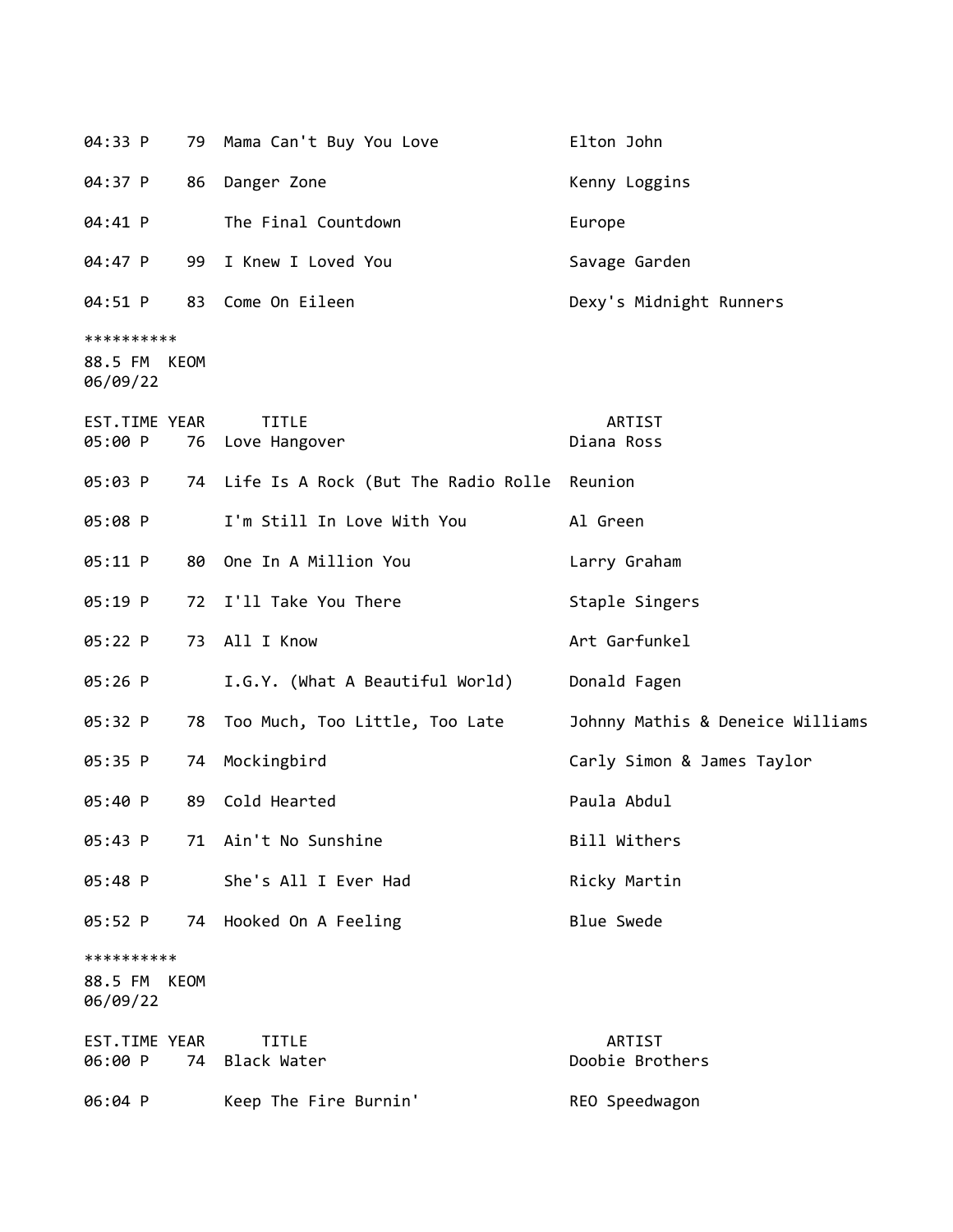| 06:08 P                                |    | 79 Sad Eyes                                                       | Robert John                                      |
|----------------------------------------|----|-------------------------------------------------------------------|--------------------------------------------------|
| 06:12 P                                |    | Dancing In The Street                                             | Mick Jagger & David Bowie                        |
| 06:18 P                                |    | 83 Girls Just Want To Have Fun                                    | Cyndi Lauper                                     |
| 06:21 P                                |    | 76 Get Closer                                                     | Seals & Crofts                                   |
| 06:25 P                                |    | 72 Puppy Love                                                     | Donny Osmond                                     |
| 06:30 P                                |    | Brilliant Disguise                                                | Bruce Springsteen                                |
| 06:33 P                                |    | 78 An Everlasting Love                                            | Andy Gibb                                        |
| 06:37 P                                |    | 94 The Sign                                                       | Ace Of Base                                      |
| 06:41 P                                |    | 70 After Midnight                                                 | Eric Clapton                                     |
| 06:47 P                                |    | 71 Me And Bobby McGee                                             | Janis Joplin                                     |
| 06:51 P                                |    | 83 Sweet Dreams (Are Made Of This) Eurythmics                     |                                                  |
| **********<br>88.5 FM KEOM<br>06/09/22 |    |                                                                   |                                                  |
| EST.TIME YEAR<br>07:00 P               | 79 | <b>TITLE</b><br>No More Tears (Enough Is Enough)                  | <b>ARTIST</b><br>Barbra Streisand & Donna Summer |
| 07:05 P                                | 86 | Is This Love                                                      | Survivor                                         |
| 07:08 P                                | 77 | Don't It Make My Brown Eyes Blue                                  | Crystal Gayle                                    |
| 07:11 P                                | 96 | Til I Hear It From You                                            | Gin Blossoms                                     |
| 07:16 P                                | 82 | Who Can It Be Now                                                 | Men At Work                                      |
| 07:19 P                                | 73 | Rockin' Pneumonia And The Boogie Wo                               | Johnny Rivers                                    |
| 07:23 P                                |    | 73 You Are The Sunshine Of My Life                                | Stevie Wonder                                    |
| 07:25 P                                |    | Edge Of Seventeen (Just Like The Wh                               | Stevie Nicks                                     |
| 07:29 P                                |    | Angel Of The Morning                                              | Juice Newton                                     |
| 07:32 P                                | 71 | Ιf                                                                | <b>Bread</b>                                     |
| 07:35 P                                |    | 92 A Whole New World (Alladin's Theme) Peabo Bryson & Regina Bell |                                                  |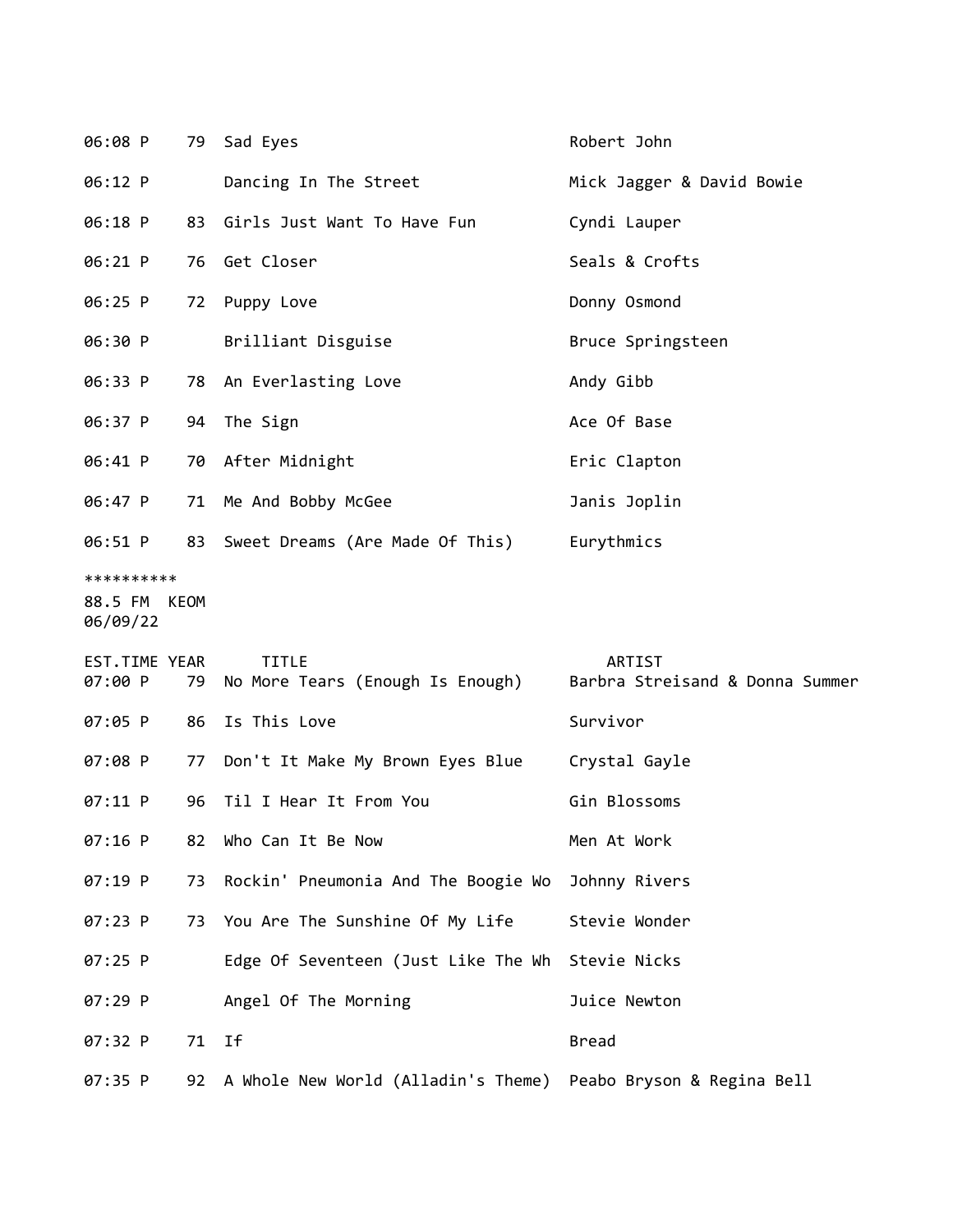| 07:39 P                           |             | A Natural Man                         | Lou Rawls                    |
|-----------------------------------|-------------|---------------------------------------|------------------------------|
| 07:45 P                           |             | 72 Nights In White Satin              | Moody Blues                  |
| 07:49 P                           |             | Fortress Around Your Heart            | Sting                        |
| 07:53 P                           | 72          | Honky Cat                             | Elton John                   |
| 07:59 P                           |             | 75 Please Mr. Please                  | Olivia Newton-John           |
| **********                        |             |                                       |                              |
| 88.5 FM KEOM<br>06/09/22          |             |                                       |                              |
| EST.TIME YEAR<br>08:03 P          |             | <b>TITLE</b><br>75 Cut The Cake       | ARTIST<br>Average White Band |
| 08:06 P                           |             | 76 Theme From "Mahogany" (Do You Know | Diana Ross                   |
| 08:10 P                           |             | Wait                                  | White Lion                   |
| 08:15 P                           |             | 72 I'd Love You To Want Me            | Lobo                         |
| 08:19 P                           | 77          | Strawberry Letter #23                 | Brothers Johnson             |
| 08:23 P                           | 83          | Holiday                               | Madonna                      |
| 08:27 P                           |             | Where Do You Go                       | No Mercy                     |
| 08:31 P                           |             | 70 Turn Back The Hands Of Time        | Tyrone Davis                 |
| 08:33 P                           |             | 74 Sha-La-La (Make Me Happy)          | Al Green                     |
| 08:36 P                           | 89          | So Alive                              | Love And Rockets             |
| 08:40 P                           |             | 77 Here Come Those Tears Again        | Jackson Browne               |
| 08:45 P                           |             | Here In My Heart                      | Chicago                      |
| 08:49 P                           | 71          | I AmI Said                            | Neil Diamond                 |
| 08:53 P                           | 73          | Neither One Of Us (Wants To Be The    | Gladys Knight & The Pips     |
| 08:58 P                           |             | The Loco-Motion                       | Kylie Minogue                |
| **********<br>88.5 FM<br>06/09/22 | <b>KEOM</b> |                                       |                              |
| EST.TIME YEAR                     |             | <b>TITLE</b>                          | ARTIST                       |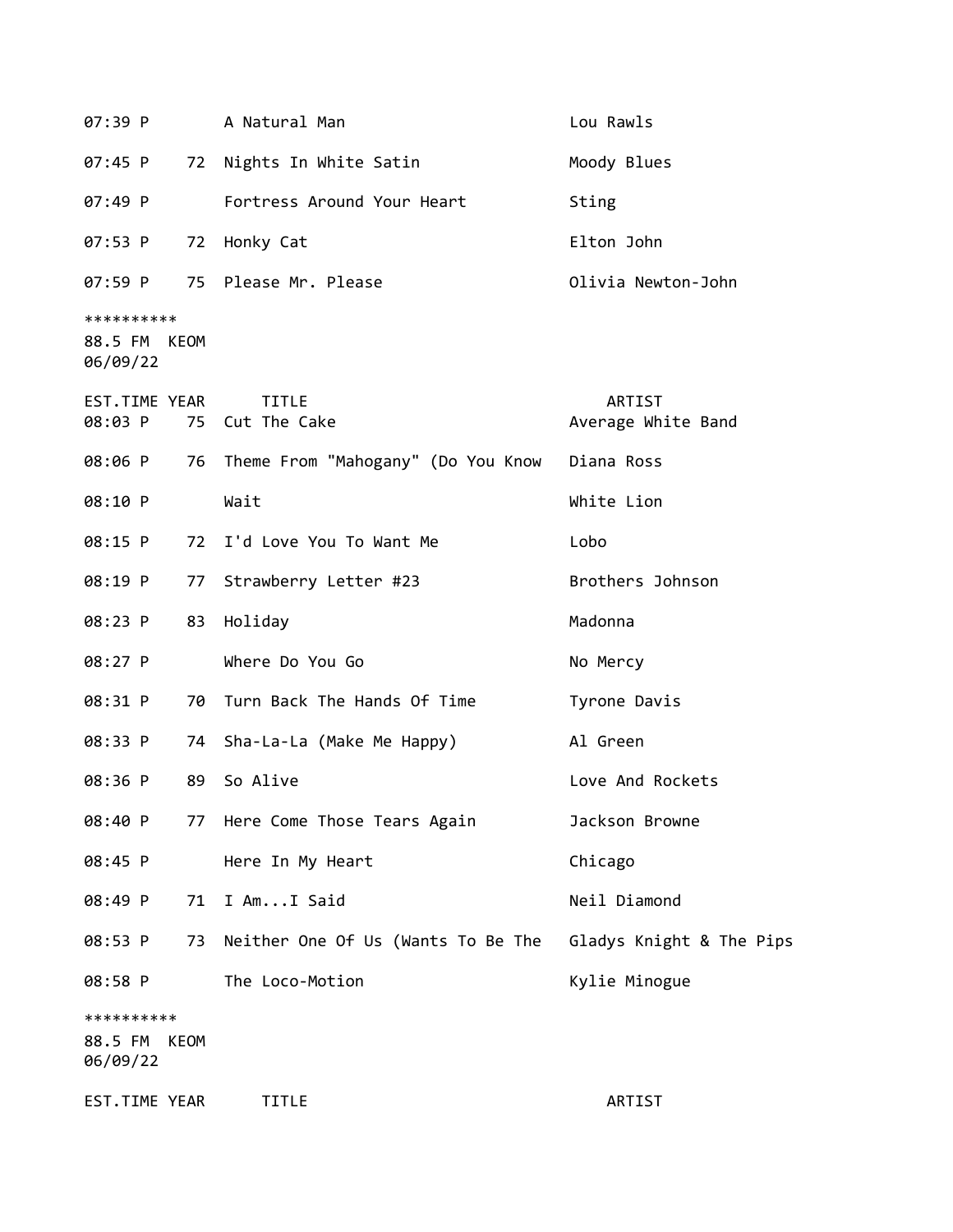| 09:01 P                                |    | 74 Come And Get Your Love            | Redbone                       |
|----------------------------------------|----|--------------------------------------|-------------------------------|
| 09:05 P                                |    | 79 After The Love Has Gone           | Earth, Wind & Fire            |
| 09:08 P                                | 82 | What Kind Of Fool Am I               | Rick Springfield              |
| 09:12 P                                | 81 | A Woman Needs Love (Just Like You D  | Ray Parker Jr.                |
| 09:16 P                                | 81 | I Don't Need You                     | Kenny Rogers                  |
| 09:20 P                                |    | 91 Power Of Love-Love Power          | Luther Vandross               |
| 09:24 P                                |    | 76 Get Up And Boogie                 | Silver Convention             |
| 09:30 P                                | 79 | Don't Stop 'Til You Get Enough       | Michael Jackson               |
| 09:34 P                                | 79 | Stumblin' In                         | Suzi Quatro & Chris Norman    |
| 09:38 P                                | 85 | Heaven                               | Bryan Adams                   |
| 09:41 P                                | 88 | One Moment In Time                   | Whitney Houston               |
| 09:48 P                                | 91 | The Promise Of A New Day             | Paula Abdul                   |
| 09:52 P                                | 76 | Love So Right                        | Bee Gees                      |
| 09:55 P                                |    | 71 One Bad Apple                     | Osmonds                       |
| 09:59 P                                |    | 70 Who'll Stop The Rain              | Creedence Clearwater Revival  |
| **********<br>88.5 FM KEOM<br>06/09/22 |    |                                      |                               |
| EST.TIME YEAR<br>10:01 P               | 72 | <b>TITLE</b><br>I Need You           | ARTIST<br>America             |
| 10:04 P                                | 72 | The Lion Sleeps Tonight              | Robert John                   |
| 10:07 P                                |    | 85 You Spin Me Round (Like A Record) | Dead Or Alive                 |
| 10:10 P                                | 84 | Desert Moon                          | Dennis DeYoung                |
| 10:22 P                                |    | Thank God I Found You                | Mariah with Joe, & 98 Degrees |
| 10:27 P                                | 74 | The Air That I Breathe               | Hollies                       |
| $10:31$ P                              | 73 | Loves Me Like A Rock                 | Paul Simon                    |
| 10:34 P                                |    | Tonight                              | New Kids On The Block         |